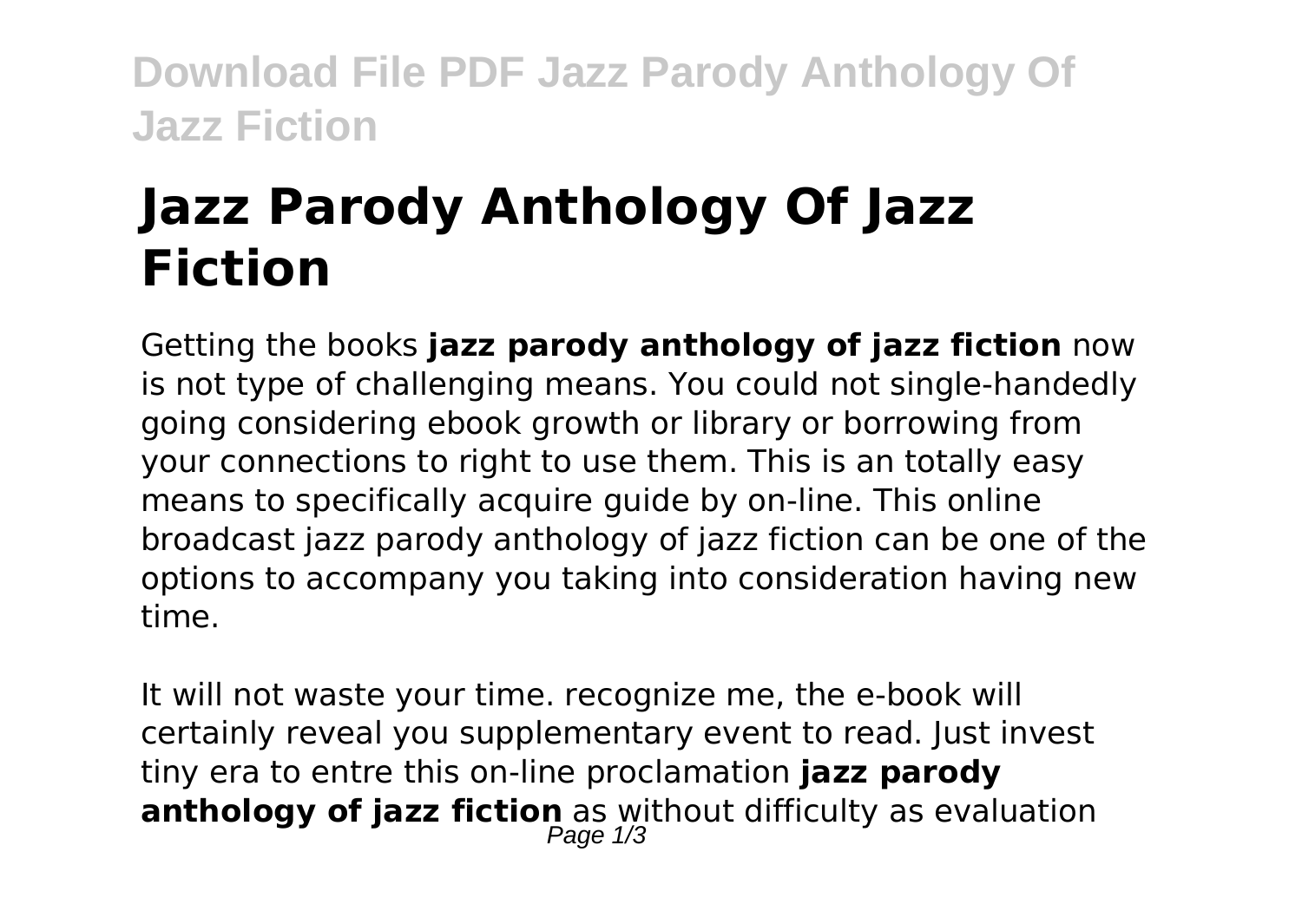## **Download File PDF Jazz Parody Anthology Of Jazz Fiction**

them wherever you are now.

Because it's a charity, Gutenberg subsists on donations. If you appreciate what they're doing, please consider making a taxdeductible donation by PayPal, Flattr, check, or money order.

## **Jazz Parody Anthology Of Jazz**

Composition. Paul McCartney wrote the melody to "When I'm Sixty-Four" around the age of 14, probably at 20 Forthlin Road in April or May 1956. In 1987, McCartney recalled, "Rock and roll was about to happen that year, it was about to break, [so] I was still a little bit cabaret minded", and in 1974, "I wrote a lot of stuff thinking I was going to end up in the cabaret, not realizing that rock ...